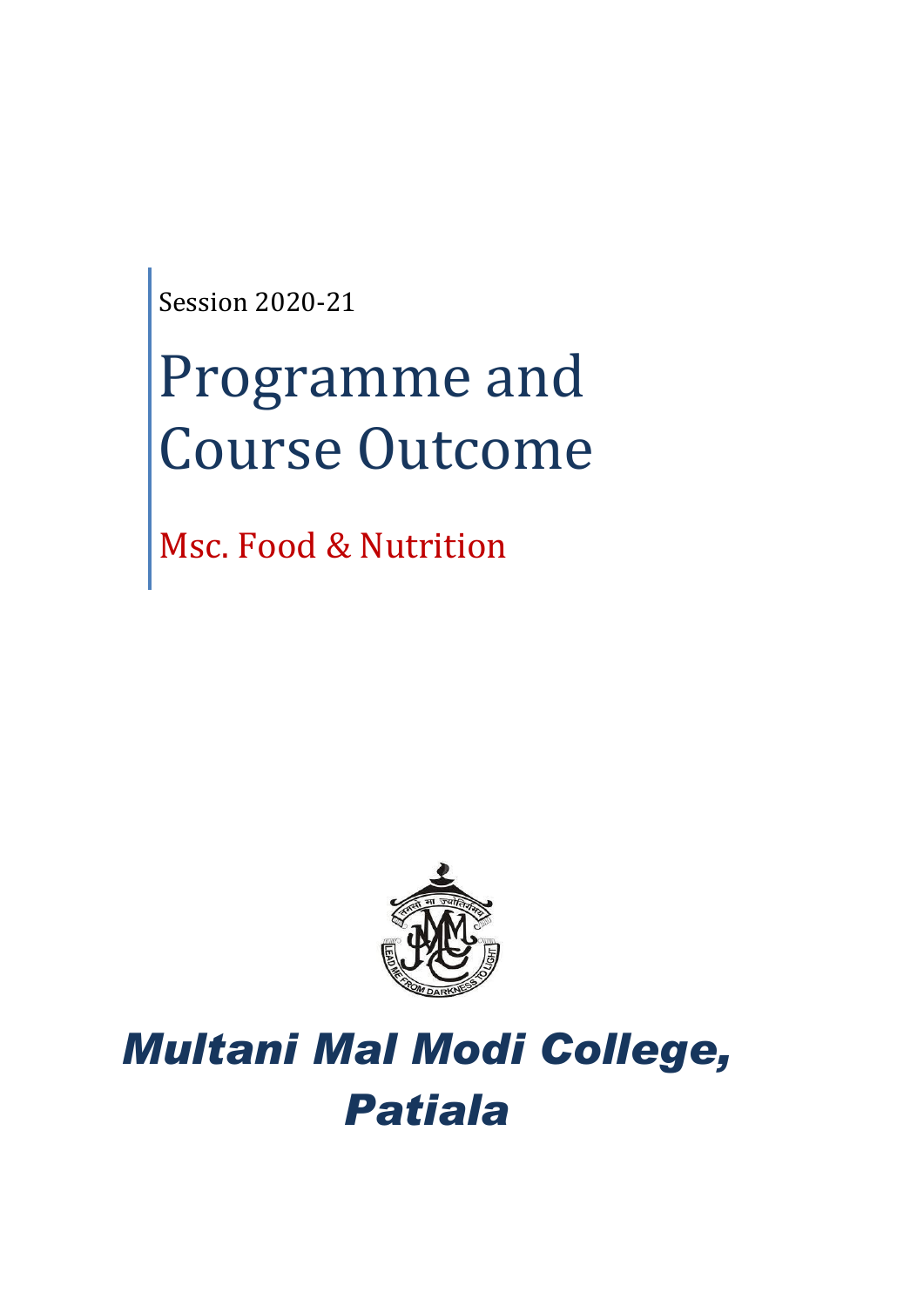## **Program Outcomes (POs)**

**PO-1**: After completing Postgradution in food & nutrtion, students would gain a thorough knowledge of Food & Nutrition..

**PO-2:** The Food & Nutrition focussed curriculum offers a number of specializations and practical exposures which would equip the student to face the modern day challenges in Food & Nutrition .

**PO-3**: The all inclusive outlook of the course offers a number of value based and joboriented courses ensures that students are trained up to date and the student will be able to do higher education and advanced research in the field of Food & Nutrition.

**PO-4**: The knowledge of food & Nutrition beyond fundamentals result in affective development of the students, hence will make them progress to valuing and organization levels.

**PO-5:** Will gain through systematic and subject skills& practical skill within various disciplines of food, health, nutrition ,advance ,food science, biochemistry, therapeutic nutrition and dietery counselling.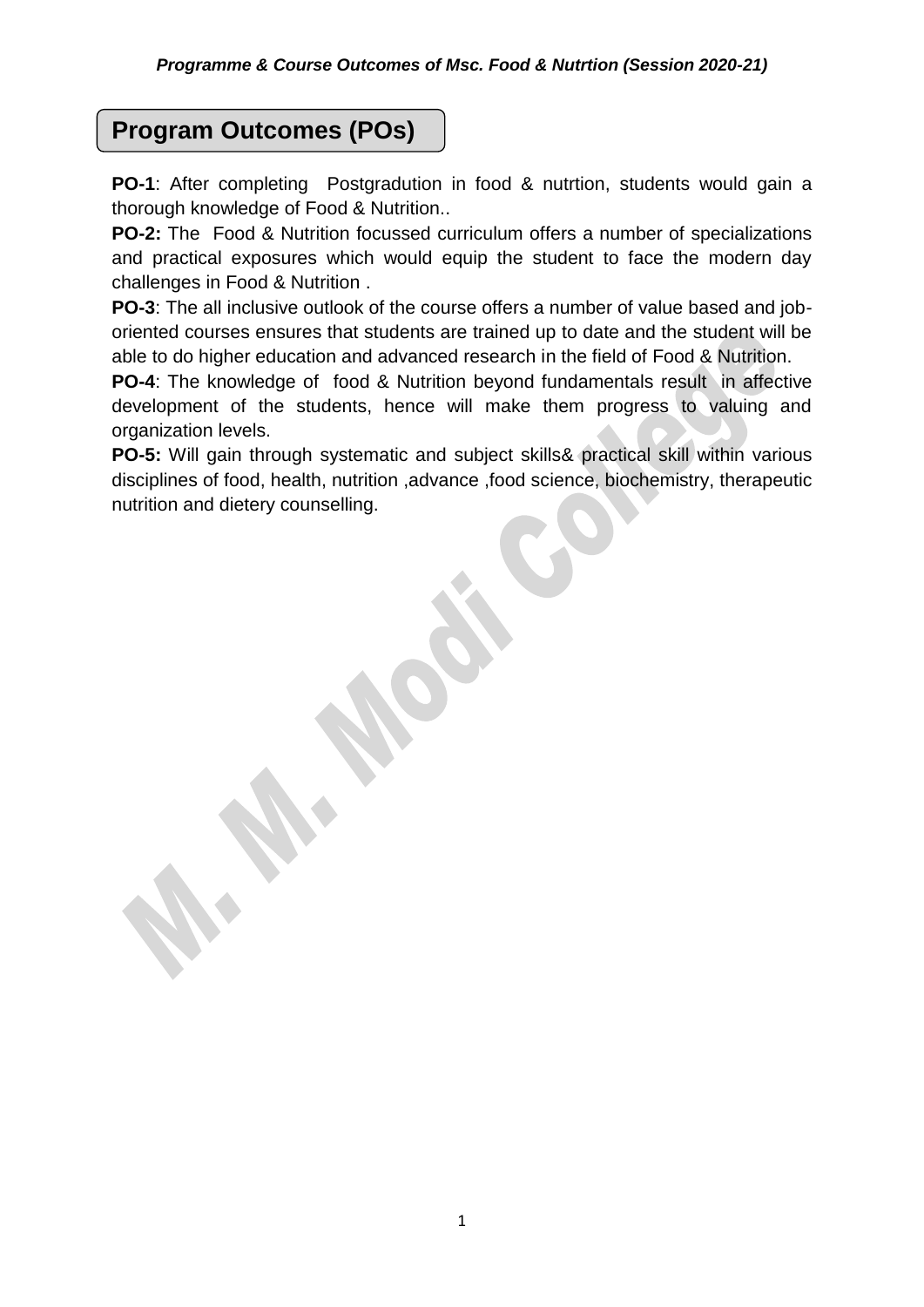## **Course Outcomes (COs)**

#### **Msc food & Nutrition- I**

#### **Semester-1st**

| Code               | <b>Course</b>               |
|--------------------|-----------------------------|
| Paperl             | Biochemistry                |
| Paper <sub>2</sub> | <b>General Microbiology</b> |
| Paper 3            | <b>Advance Nutrition-I</b>  |
| Paper4             | <b>Community Nutrition</b>  |

#### **Semester-2nd**

| Code               | <b>Course</b>                  |  |
|--------------------|--------------------------------|--|
| Paper 1            | <b>Biochemistry</b>            |  |
| Paper <sub>2</sub> | Food & Industrial Microbiology |  |
| Paper <sub>3</sub> | Advance nutrition II           |  |
| Paper4             | <b>Food Science</b>            |  |

#### **Biochemistry- 1**

After completing this course the students will be able to

- CO1 Structure and function of nutrients and other dietary constituents.
- CO2 Chemical structure and metabolic functions of essential and Physiological and biochemical basis for nutrient requirements.
- CO3 Integration, coordination, and regulation of macro-and micronutrient metabolism
- CO4 Regulation of nutrient metabolism and nutritional needs by hormones and growth factors.

#### **General Microbiology**

After completing this course the students will be able to

CO1 Evaluate the nature and impact of food bone disease on food industry and public health

CO2 Evaluate role of microorganism in health and disease.

CO3 Demonstrate knowledge to identify food safety hazards and to take preventive measures.

CO4 Understand HACCAP it's need, Benefits and Principles.

Understand Biosensors: and it's Applications.

#### **Advance Nutrition**

- CO1 At the end of course,student should be
- CO2 Concepts of Health, Nutrition, Nutrients, Nutritional Status, Nutritional Care, Malnutrition, Nutrient Density,
- CO3 Dietary Reference Intakes (DRIs); Food Guide Pyramid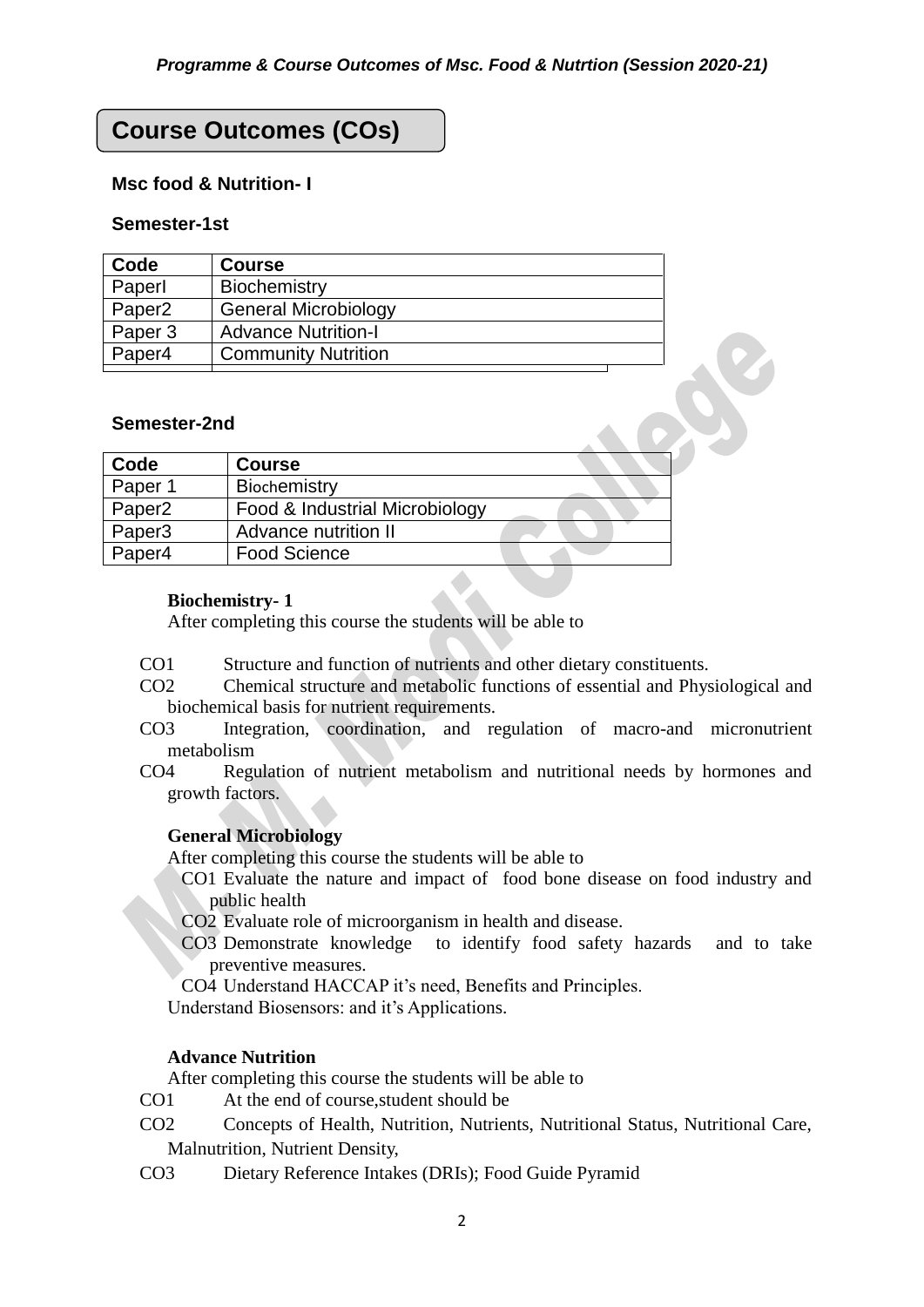#### *Programme & Course Outcomes of Msc. Food & Nutrtion (Session 2020-21)*

- CO4 Food Exchange Lists: Importance & Uses.
- CO5 Understand the metabolism of carbohydrates, protein,fat.

#### **Community Nutrition**

- After completing this course the students will be able to
- CO1 At the end of course,student should be able to
- CO2 Identify the clinical implications of malnutrition, both under- and overnutrition
- CO3 Evaluate nutritional status as per standard and recommended
- CO4 corrective measures to improve the nutritional health of individuals and communities
- CO5 Explain the methodology and importance of growth monitoring in promotion of health.

#### Paper-I BIOCHEMISTRY-II

After completing this course the students will be able to

- CO1 Amino Acids: Structure, Classification, Properties, Amino acids as building blocks of proteins, Essential amino acid,
- CO2 Amino Acids Metabolism: General pathways for metabolism of amino acids, Transamination, Deamination.
- CO3 Proteins: Structure of proteins, Primary, Secondary, Tertiary & Quaternary,
- CO4 Nucleic Acids: Classification & Structure of nucleic acids, Purine & Pyrimidine bases, Nucleosides & Nucleotides.
- CO5 Gene Cloning: Recombinant DNA technology

#### **Food Industria Microbiology**

After completing this course the students will be able to

- CO1 Evaluate the nature and impact of food bone disease on food industry and public health
- CO2 Evaluate role of microorganism in health and disease.
- CO3 Demonstrate knowledge to identify food safety hazards and to take preventive measures.
- CO4 Understand HACCAP it's need, Benefits and Principles.
	- a. Understand Biosensors: and it's Applications.

#### **Advance nutrition IInd**

- CO1 Dietary Reference Intakes (DRIs); Food Guide Pyramid
- CO2 Nutrient supplements—risks/benefits, life stage, bioavailability. Explain Fundamentals of Nutrition and identify classes of nutrients and their characteristics.
- CO3 Categorize macro and micro nutrients as per their functions and properties .
- CO4 Appraise the role of macro and micronutrients in promotion of
- CO5 Health and preventive diseases.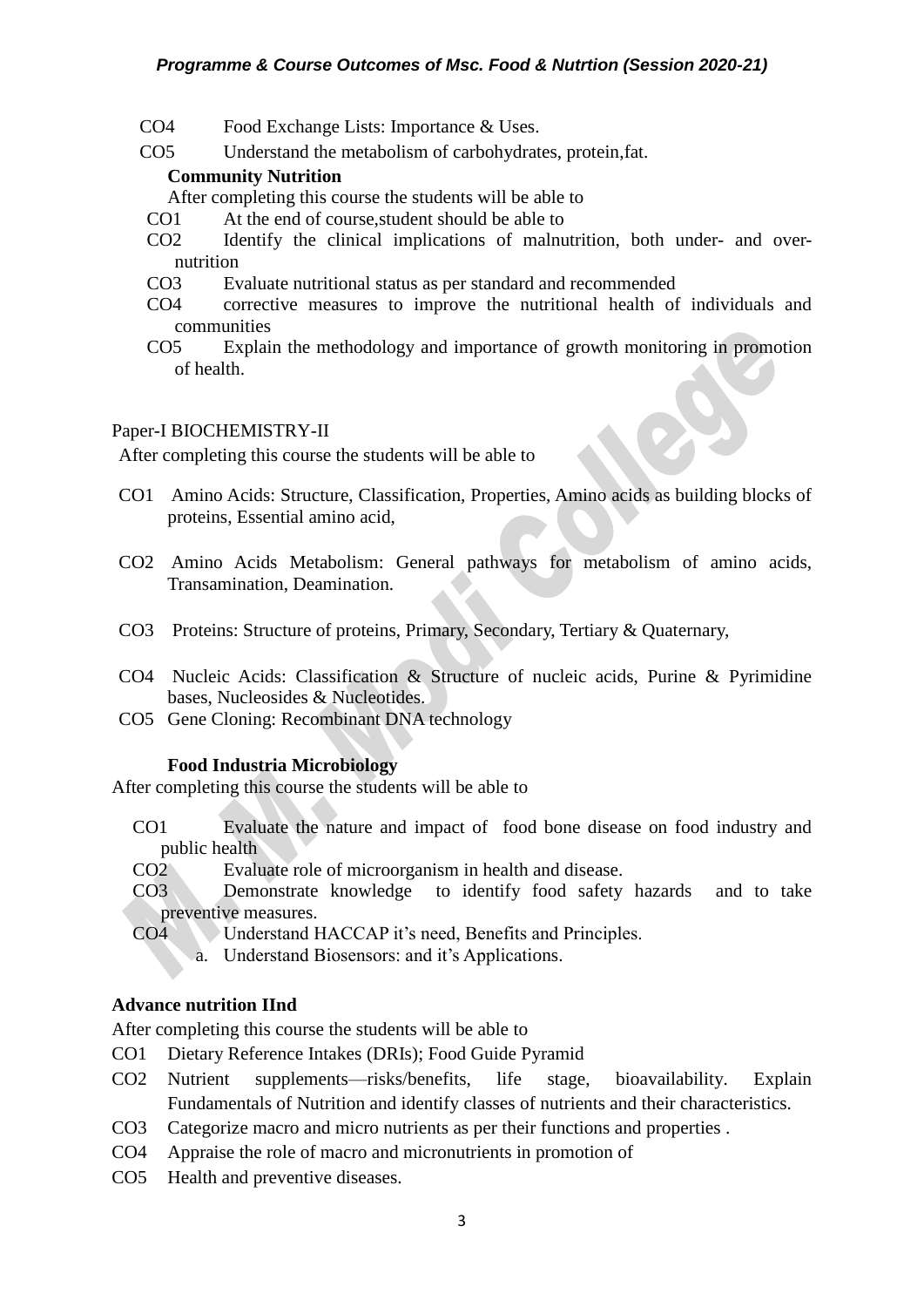#### **Food Science**

At the end of course students should be able to

- CO1 Relation of cookery to colloidal chemistry
- CO2 Methods of Cooking & Effect of cooking & processing on digestibility & Nutritive value of foods.
- CO3 Organoleptic evaluation of foods.
- **CO4** Milk & Milk Products: Composition & Constituents of milk

#### **Msc food & Nutrition- I**

#### **Semester-1st**

| Code               | <b>Course</b>                    |
|--------------------|----------------------------------|
| Paperl             | <b>Human Physiology</b>          |
| Paper <sub>2</sub> | <b>Therapeutic Nutrition</b>     |
| Paper 3            | Maternal & Child Nutrition       |
| Paper4             | Institutional Food Management -I |
| Semester-2nd       |                                  |

#### **Semester-2nd**

| Code               | <b>Course</b>                                |
|--------------------|----------------------------------------------|
| Paper 1            | <b>Research Methodology &amp; Statistics</b> |
| Paper <sub>2</sub> | Clinical Nutrition & Diet Counseling         |
| Paper <sub>3</sub> | <b>Problems in Human Nutrition</b>           |
| Paper4             | <b>Institutional Food Management -II</b>     |

#### **Human Physiology**

After completing this course the students will be able to

- CO1 Body Fluids: Blood and Lymph
- CO2 Body Fluids: Blood and Lymph
- CO3 Anatomy of Respiratory tract, Lung Volume and Capacities.

CO4 Parts of Digestive System, their secretions and functions (stomach, pancreas, gall bladder),Movements of GIT

#### **Paper –II THERAPEUTIC NUTRITION**

- CO1 Introduction to Therapeutic Nutrition
- CO2 Effects of illness on food acceptance and utilization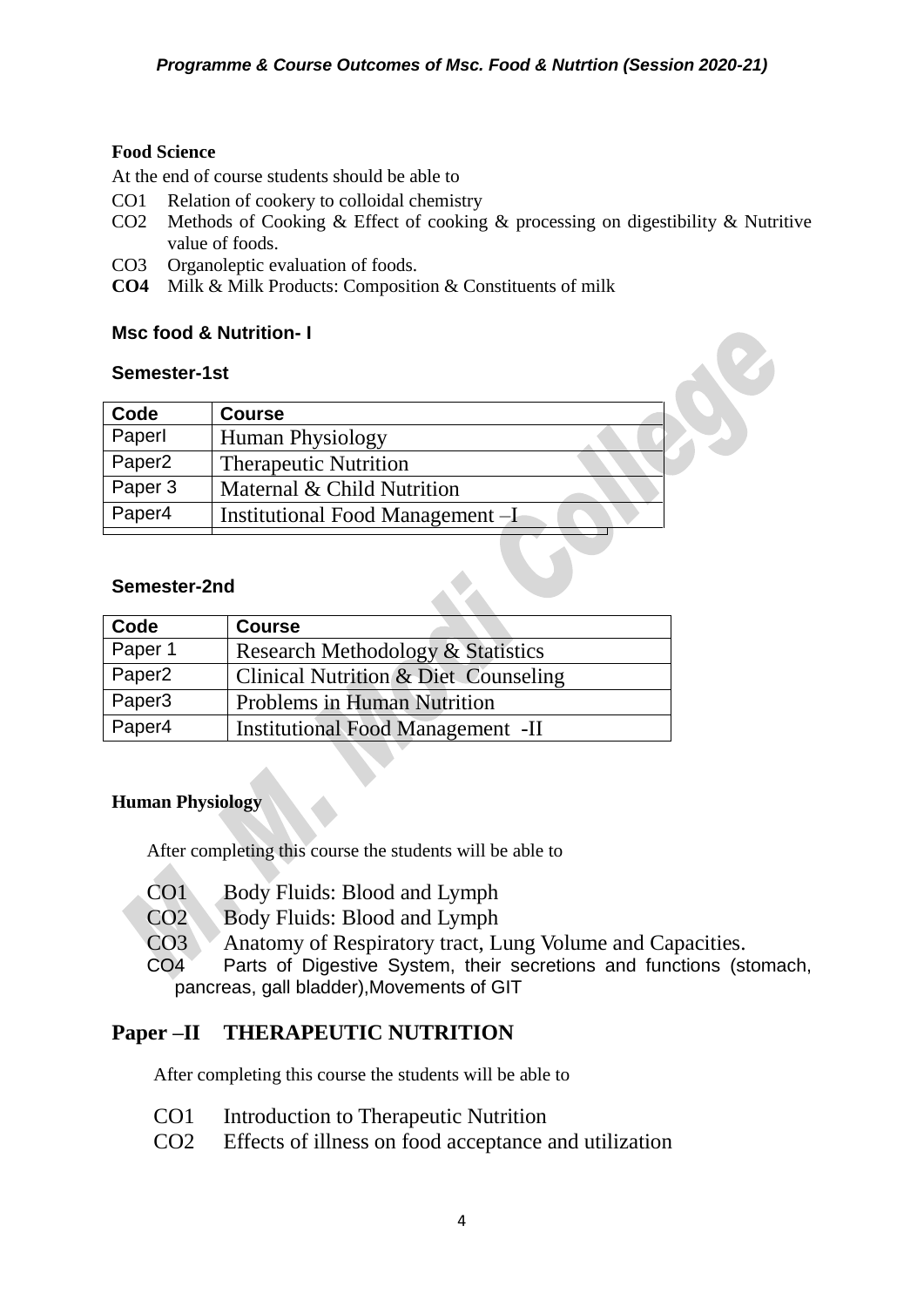CO3 Therapeutic modifications of normal diet:- normal, soft, liquid diets, parenteral feeding.

CO4 Etiology, clinical and biochemical manifestations, nutrition and dietary management for the diseases**/**conditions.

CO5

## **Paper III MATERNAL AND CHILD NUTRITION**

After completing this course the students will be able to

CO1 Importance of maternal and child nutrition.

Physiological and biochemical changes during pregnancy: placenta, hormones, blood circulation, gastrointestinal changes, weight gain, basal metabolism and complications of pregnancy.

- CO2 Effect of maternal nutrition on nutritional status of offspring
- CO3 Pregravid nutrition and fetal out come
- CO4 Maternal dietary intake and fetal out come
- CO5 Food supplementation and fetal out

## **IV INSTITUTIONAL FOOD MANAGEMENT-I**

### **After completing this course the students will be able to**

- CO1 Basic factors in successful institutional meal planning, Considerations with regard to Religion, Region, Availability of Food and Season, Food habits, Equipment, Physical plant and Financial resources
- CO2 Techniques of writing menus
- CO3 Types of menus

Food Preparation and Service

- CO4 Food Production Systems
- CO5 Food Production Process with emphasis on Standardization of Recipes
- CO6 Effective use of Left Overs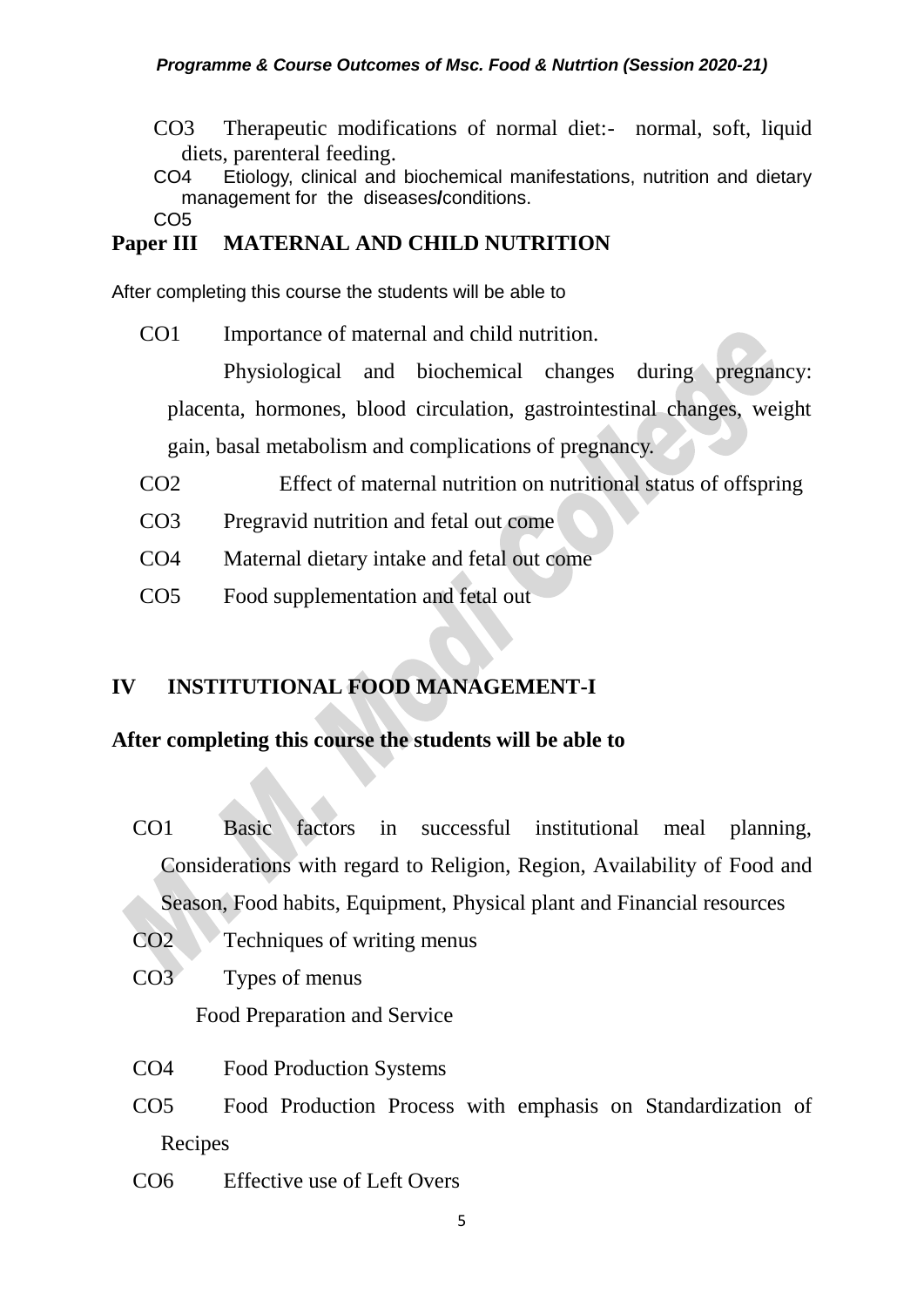CO7 Types and Styles of Food Service in different Institutions--- Formal and Informal Food Service.

## **Paper-I RESEARCH METHODOLOGY AND STATISTICS**

After completing this course the students will be able to

- CO1 Sampling Techniques Definition of population and sample
- **CO2** Principles of Experimentation: Planning of scientific experiment. Analysis of variance for simple para design.
- CO3 Report writing, foot notes and bibliographical citation
- CO4 Thesis writing, principles and techniques of thesis writing.
- **CO5** Test of significance Large sample test, Test based on standard normal distribution, t and F test.

## **Paper II - CLINICAL NUTRITION AND DIET COUNSELING After completing this course the students will be able to**

- CO1 Food service in health care facilities:
- CO2 Role of health care professionals with emphasis on role of dietitian
- CO3 Feeding of patient
- CO4 Team approach to nutritional care
- CO5 Comprehensive care services
- CO6 Physical handicaps and Rehabilitation of patient
- CO7 Nutritional care of the terminally ill or hospice patient

## **Paper III - PROBLEMS IN HUMAN NUTRITION**

- CO1 Energy Protein Malnutrition
- CO2 Vitamin A deficiency